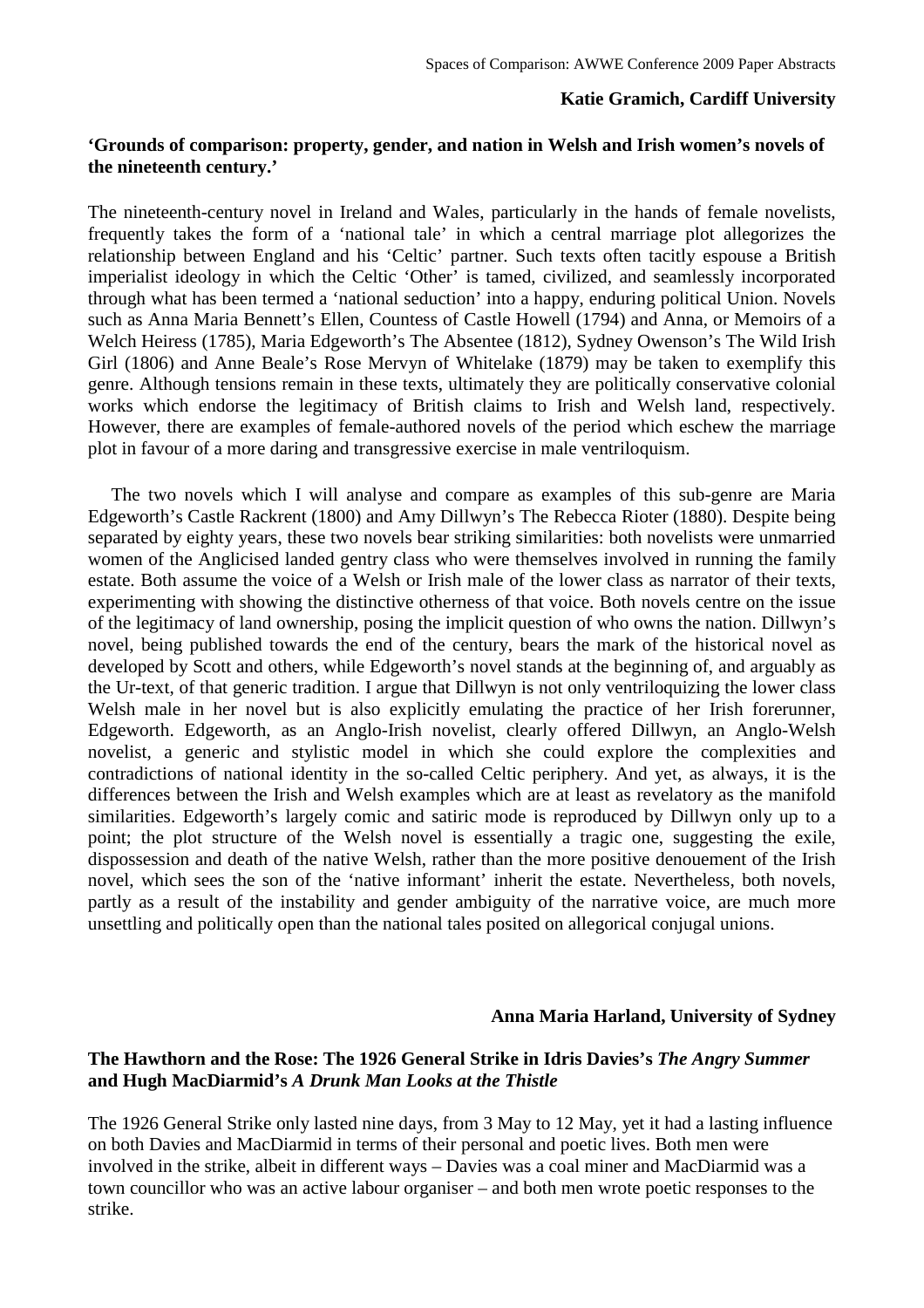This paper will examine the ways in Davies and MacDiarmid (re)construct the General Strike. The point of comparison will begin with the use of the pastoral imagery of the hawthorn (Davies) and the rose (MacDiarmid). It will then move towards a broader thematic approach in order to question whether these texts should be treated as works of regional interest or whether they operate on a wider, transnational level.

### **Claire Flay, University of Glamorgan 'Your silence gives you away': articulations of the female experience in the work of Margiad Evans and Dorothy Edwards**

In her novels *Country Dance* (1932) and *The Wooden Doctor* (1933) border writer Margiad Evans gives an insight into the consciousness of two young women; the fictional country maid Ann Goodman and Arabella Warden, a thinly veiled semi-autobiographical construction of Evans herself. In contrast, the female characters featured in Evans' contemporary Dorothy Edwards' short story collection *Rhapsody* (1927) are consistently denied a voice. Four of *Rhapsody*'s ten stories make use of a male narrator and, even when the speaker is unspecified, they are on the whole implicitly male. In this paper, I will discuss they ways in which both Evans and Edwards, through a series of structural and narrative techniques, expose the accepted patriarchal standards that serve to silence women. I suggest that through her first-person female narrative Evans reveals the oppressive nature of male dominance and the relegated position of the female. In Edwards' work, the very silence of her female characters speaks volumes: through the *lack* of a female voice, she questions the validity of hegemonic standards and engages with feminist issues in a way that has previously been ignored.

### **Louise Parker, Swansea University**

### **Strange friends: Glyn Jones and Dylan Thomas**

There are certain startling parallels between the work of Dylan Thomas and Glyn Jones which beg to be fully addressed. Whilst the long standing relationship between Thomas and Vernon Watkins has aroused considerable academic interest, the friendship between Thomas and Jones has tempted fewer critical voices into the realms of speculation. Fertile antagonisms, false perceptions, and romanticised projections all contribute to the understanding and misunderstanding of each other and each other's work. How this manifests itself textually, however obliquely in the creative work, stridently in the letters (themselves unreliable and often fictional texts) and disingenuously in the prose work, reveals two figures constantly held in a shifting poise and counterpoise that is strangely compelling. This short paper will claim a space in which a comparative exploration of these two writers can be unfolded.

### **Rhian Bubear, Swansea University 'And I am dumb to tell': Presenting the Unpresentable in Dylan Thomas's Early Poetry.**

This paper takes Dylan Thomas' early poem 'The force that through the green fuse' and the slightly later 'How shall my animal?' as the main focus of its attention but its ideas will also comment upon the body of Thomas' poetic production as references to his verse are woven in. Placing Thomas in dialogue with both Lyotard, the philosopher pre-eminently responsible for the wide currency of the postmodern sublime, and Lacan, whose topological category of the real informs many recent versions of the sublime, this paper will comment on, and engage critically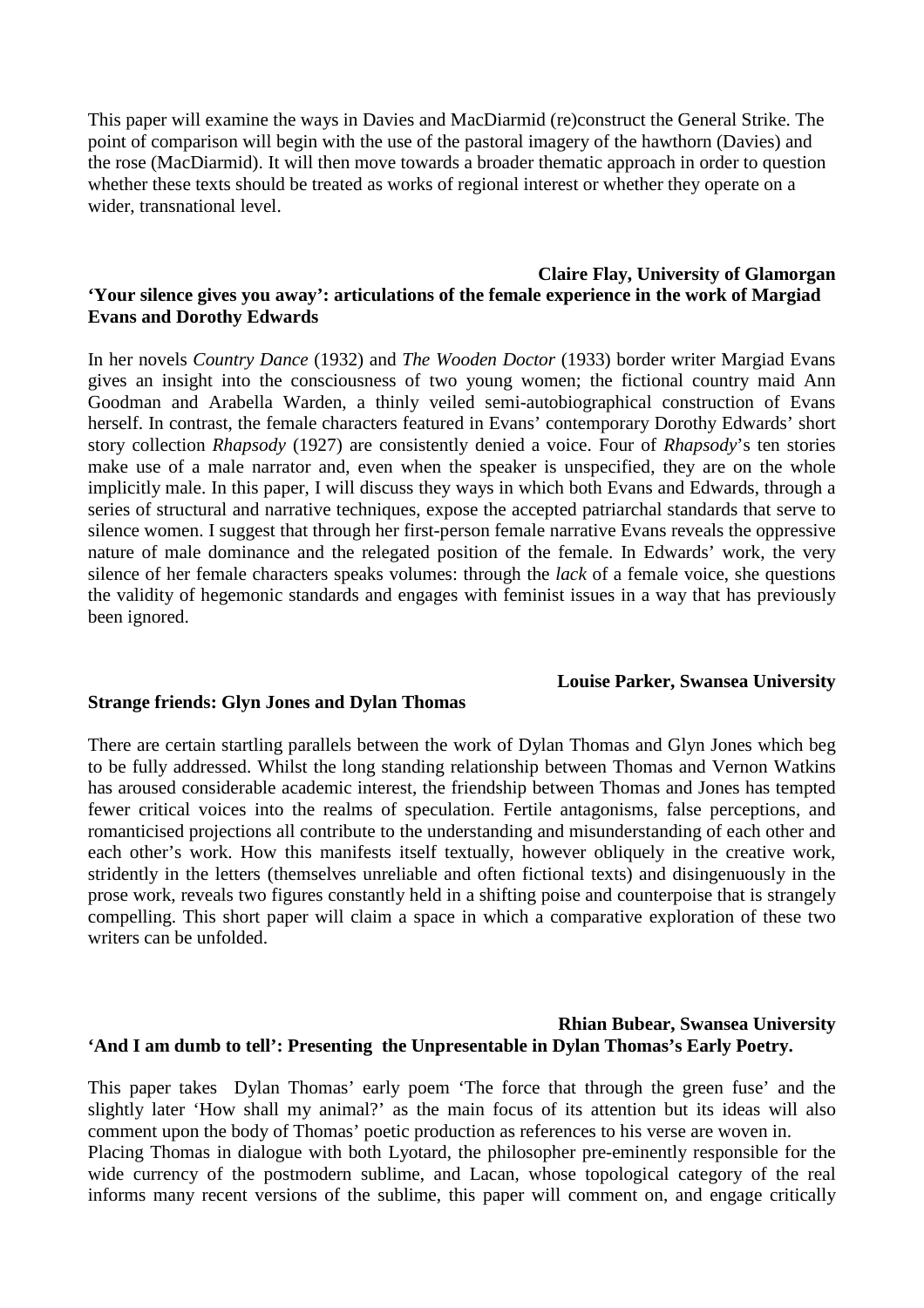with, issues concerning the nature of the text as 'event', the limitations of language as a mode of artistic expression and, correspondingly, of course the problems posed by verbalisation. Extending beyond discussions of the imaginative excess and into a radical questioning of both the internal limits and status language itself, it argues that Thomas's poetic of excess, with its playful materiality and valorisation of plurality, not only invites a contemporary re-assessment but actually appears to participate in a postmodern awareness of difference and heterogeneity. And, as such, will inevitably critique and destabilise the closures of modernity, exploring the "un-sayable", the "invisible" and the "incommunicable.

#### **Felicity Wagstaff, Swansea University**

**Claire Connolly, Cardiff University** 

#### *Tide-race***: Myth, Romance and Wales**

Brenda Chamberlain's duality as both an artist and a writer offers an interesting opportunity to explore a multimodal representation of Wales in one text. In her 1969 prose work, *Tide-race,*  Chamberlain offers both a visual and textual representation, albeit a fairly obscure microcosmic one, of Welsh life in the middle part of the 20<sup>th</sup> century. Set on Ynys Enlli/Bardsey Island off the coast of North Wales Chamberlain's depiction of Welsh island living in *Tide-race* was not very favourably received by its real inhabitants who felt they had been portrayed as backward and peasant like. The intention of this paper is to argue that in *Tide-race* Chamberlain offers a heavily romanticized and mythical view of Wales, which echoes earlier anglicized depictions of Welsh and Celtic peoples.

# **Four Nations Feminism: Una Troy and Menna Gallie**

This paper offers a consideration of the relevance and meaning of the four nations context for Irish and Welsh women's writing in the years round 1960. In the paper I identify archipelagic relationships that are being reinvented and reimagined by two writers in particular: the Munster novelist and dramatist Una Troy in her *Esmond* (1962) and the South Wales writer Menna Gallie, in *You're Welcome to Ulster* (1970). Both wrote novels that deploy plots of female friendship to interrogate the relationship between gender and national affiliation in a four nations context. The novels I discuss are unusual in their refusal and interrogation of the endogamous forms of familyoriented realist fictions, the dominant mode of women's writing in both Ireland and Wales. Troy and Gallie imagine forms of national relationality that are based in individual, even isolated, bodily experiences; specifically the experiences of sexually or socially vulnerable women in their forties. The paper proposes a comparative approach that focuses on bodily vulnerability and its potential to reimagine forms of political community.

### **Michelle Smith, Cardiff University Climates, Locations, and Communities: Representing the Rural in the Short Fiction of Margiad Evans and Eudora Welty**

In her introduction to Margiad Evans's *The Old and the Young*, Ceridwen Lloyd-Morgan emphasises the variety of Evans's tastes in fiction, listing Austen, the Brontës, Tolstoy, Thomas Mann, Flaubert and Le Fanu. Yet it is arguably not in these canonical British and European writers that Evans's short fiction finds its closest resemblance, but in the work of another of her favourite authors – that of the American short-story writer and novelist, Eudora Welty. Beyond the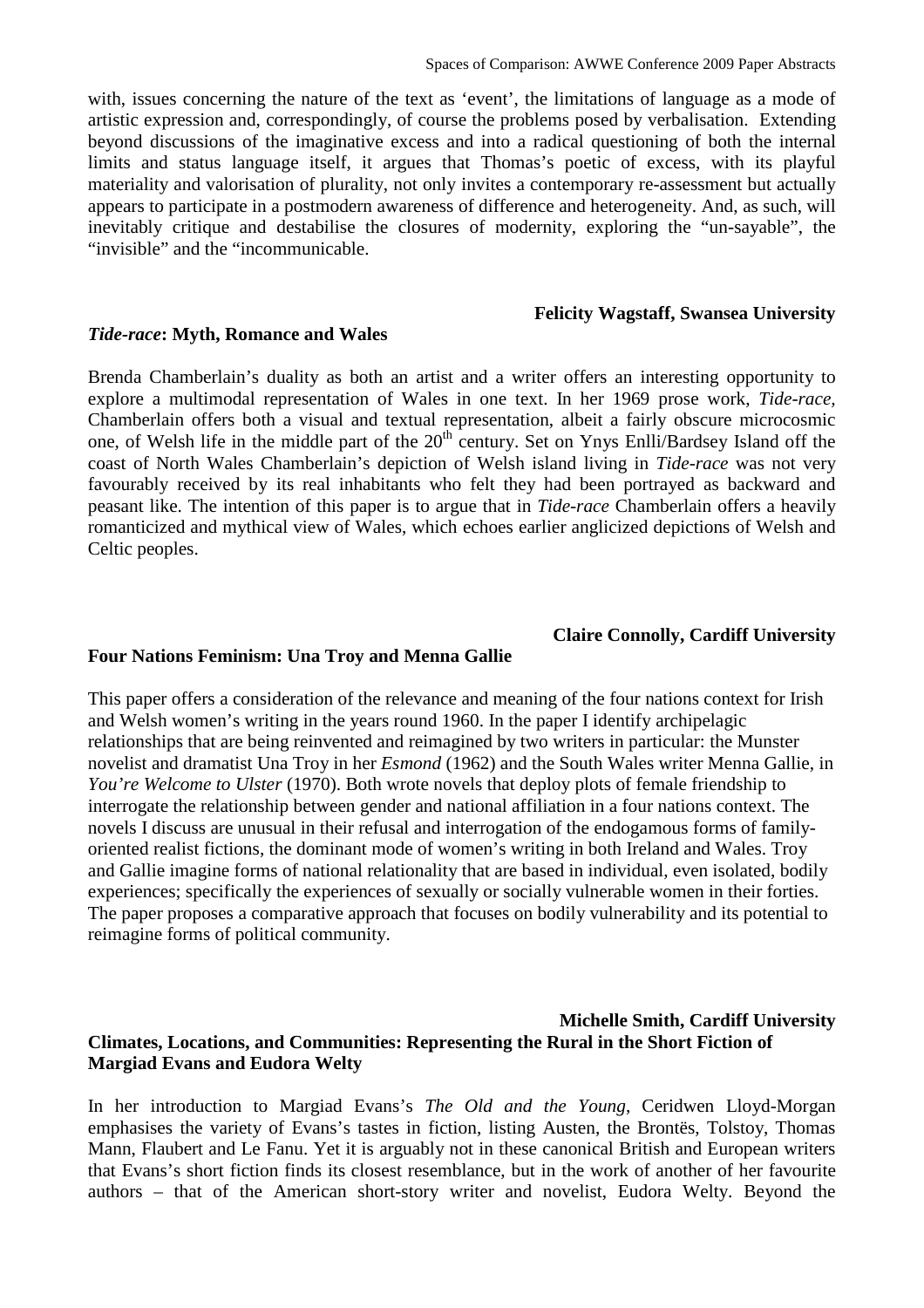coincidence of sharing the same year of birth, both Evans and Welty share a talent for constructing fictions which persistently demonstrate an intense bond with the natural environment. A precise sense of place is, for both writers, a hugely important aspect of their work – for Evans, the Welsh borderlands of Herefordshire, and, for Welty, the area surrounding the Natchez Trace in the American South. At the same time, they have a concomitant interest in the relationship between place and a sense of community and are, moreover, especially concerned with exploring the lives of those who are isolated or marginalised from the dominant community, such as in Evans's 'The Old Woman and the Wind', or Welty's 'The Worn Path'. Lloyd-Morgan suggests that Welty 'may perhaps have had some influence on Margiad Evans's stories', and points towards some 'stylistic affinities here and there'. This paper aims to examine in more detail the similarities between the two writers' use of rural settings in their short fiction, especially with regard to the way in which natural phenomena, such as the weather, are exploited and deployed in their narratives. Parallels between the literatures of Wales and the American South have previously been made by writers such as Jon Dressel, who has underlined the shared experience and legacy of defeat. However, this paper is particularly concerned with questioning what it means for a Welsh woman writer to reject more obvious literary predecessors, such as Virginia Woolf, and to look beyond England, even beyond Europe, for a more suitable literary model.

### **Steve Hendon, Cardiff University 'Shame or Pride?: Welsh and Jewish Cultural Distinctiveness in Alun Lewis's "Almost a Gentleman" and Lily Tobias's "Glasshouses"'**

In 1940, Alun Lewis enlisted in the ranks of the British Army. A year later he undertook a posting as a trainee officer, a status also held by the narrator of his story 'Almost a Gentleman' (1942). The narrator makes it clear that 'developing the officer mentality' is an integral part of the training course to which he and his fellow cadets have been assigned: this 'development' entails compliance with the organizing discourse of Englishness. The narrative focuses on a Jewish cadet, Burton. Despite being a 'good soldier,' Burton is marginalized by anti-Semitic behaviour, and he is expelled from the course. The narrator is ambivalent about Burton: in public he laughs at jokes made at Burton's expense, but privately feels 'ashamed' at his involvement with a dominant racial position.

 In 'Almost a Gentleman,' the narrator's origins are not revealed: it might be supposed that he is English, but he displays the tensions of someone who has undergone a process of assimilation. In Bakhtinian terms, his narrative is 'double-voiced.' In 'Glasshouses' (1921), by the Welsh-born Jewish writer Lily Tobias, characters' national origins are evident and deployed polemically within a Welsh setting. Nevertheless, as in Lewis's story, there are no convenient solutions to problems of marginalization. Tobias's narrative is focalized through a young Jewish woman, Sheba Newman. Her contemporaries, both Welsh and Jewish, see Anglicization as the way forward; but Sheba must also contend with, in Jasmine Donahaye's words, the 'contrary draw of Zionism, which provides an opportunity for pride rather than shame in cultural distinctiveness.' The story values Jewish *and* Welsh identities, but it also comments on the way in which both races are subject to the demands of social 'norms.' Material advantages are shown to exist for those who 'act similar' to Anglicized characters.

The aim of my paper is to examine the degree to which the two stories are comparably 'double-voiced' in terms of a desire for assimilation and an acknowledgement of responsibility for 'original' cultures.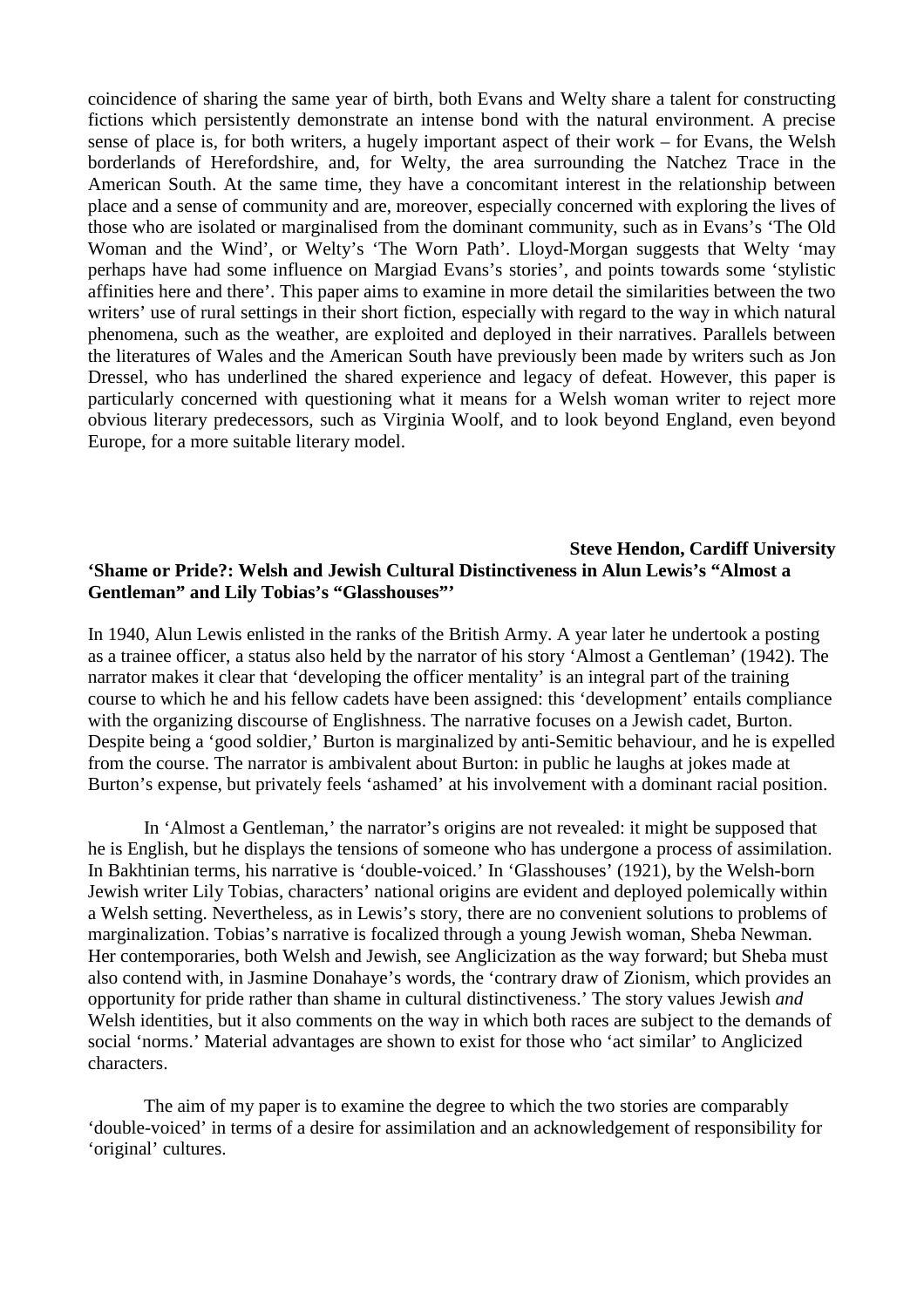# **Esther Whitfield, Brown University "Patagonia and Nationalism in the novels of R. Bryn Willams and Carlos Dante Ferrari"**

In July 1865, 153 Welsh emigrants, many of them young families, landed at Puerto Madryn, Patagonia, hoping to establish in this unsettled territory a Welsh-speaking, religiously conservative community. Their emigration coincided, on one side of the Atlantic, with the systematic elimination of the Welsh language from schools and public places and the increasing hold of nonconformist chapels over everyday life; and, on the other, with the consolidation of the Argentine nation and concomitant attempts to civilize the barbaric hinterlands at whose outer edges lay Patagonia. The pioneers' experience stands in the Welsh historical context as a utopian project that occurred at the margins of British imperialist designs and as an unprecedented attempt to preserve the language and cultural practices of Wales by leaving the homeland far behind. Although these immigrants' experience remains a more minor episode in Argentine history, geographically confined and dwarfed by more influential immigrations from other European countries, the Welsh have nevertheless been credited with resolving border disputes with Chile in Argentina's favor, and thereby with expanding the limits of the Argentine nation westwards

Of national significance in its own time, to both Wales and Argentina, the nineteenth-century emigration to Patagonia has recently been revived in fiction, coinciding with the increased visibility of Patagonia in the Welsh media, new Argentine translations of Welsh settlers' memoirs, and a formalization of cultural relations between Welsh and Patagonian regional governments. This paper explores the significance in contemporary Welsh and Argentine literature of revisiting the Patagonian experience, through novels by the Welsh author R. Bryn Williams and the Argentine writer Carlos Dante Ferrari. Despite publishing in different countries, languages and historical periods, these authors, I suggest, share broad concerns with the endurance of Welsh language and traditions. Together, they reveal important continuities in what we can now consider to be the transnational and multi-lingual genre of Welsh-Patagonian fiction. They afford a particularly clear insight into how fictional renderings of episodes in the Patagonian settlement's history respond to initiatives to reinvigorate and preserve the Welsh language and nationalist politics in Wales; and, in Argentina, to instate a new, ethnically-marked figure on the roster of the nation's founding myths.

# **Malcolm Ballin, Cardiff University**

# **Spaces of Comparison in the Periodicals**

Welsh periodicals in English have discussed relations between Wales and the non-Welsh, non-English world from their beginnings in the nineteenth century. The second issue of *Wales,* edited by Owen M. Edwards, published in June 1894, has an article 'Wales to English Eyes', which cites the triad, 'Three things attack the weak, - the cat, the sea-crow, and the Englishman'. It also has a poem from the diaspora, written from the graveyard of Mobile in Alabama shortly before the premature death of its writer, Thomas Lloyd Jones (*Gwenffryd*) in 1834. The most recent issue of *Planet: the Welsh Internationalist* (October/November 2008) has an editorial by Helle Michelsen which deals with the deadlock in South Ossetia and Abkhasia but which also reflects on the future prospects for a Welsh-language newspaper.

The paper will consider multiple examples of ways in which Welsh periodicals in English have dealt with issues concerning different aspects of the international, turning from the native ground to farther horizons. Examples can be found of diasporic writing, travel memoirs, interest in Celtic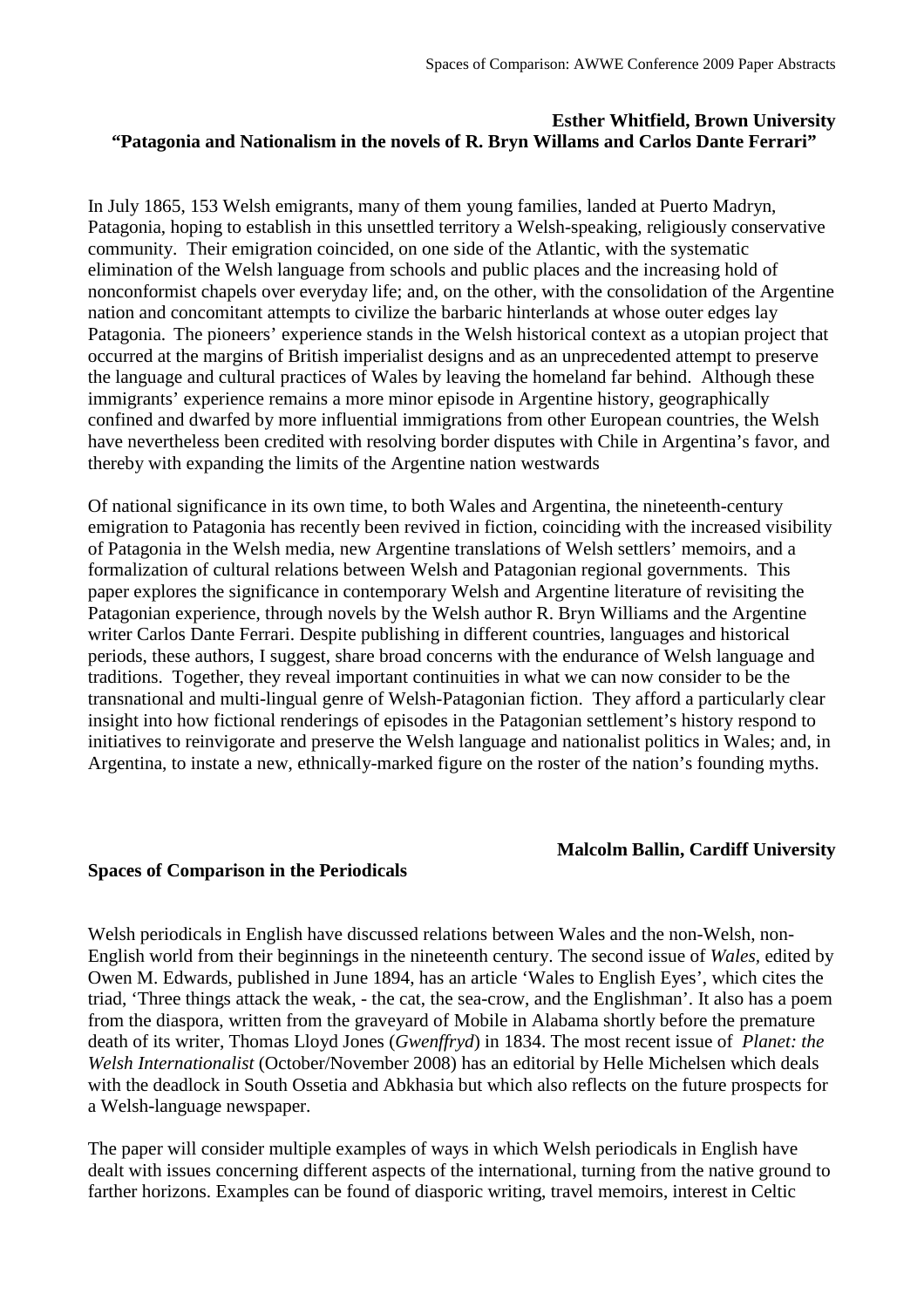issues, translation, cosmopolitan stances, postnationalism, globalisation. Analysis of a series of Subject Indexes for Welsh Periodicals, extending from 1931 to 1980, suggests that throughout that period there has been a relatively small but consistent interest in other countries, comprising more than sixty articles a year by the end of the period. In May 1951, *Dock Leaves* ('The Voice of Pembrokeshire Speaking to Wales') treats of world issues such as the death of Stalin and the Mau Mau rebellion. *Poetry Wales* shifts from its 1970s discussions of Gaelic, Breton or Irish culture in fortifying Welsh identity to a recently extended international agenda - launching its Autumn 2008 issue in Bangor, Wrexham, Swansea and Bratislava. Preoccupations with local questions become less pathological and the impact of the global becomes more palpable.

### **Rosalyn Marron, University of Glamorgan Devolved Nations and New Directions in the writing of Scottish novelist Zoe Strachan and Welsh writer Erica Wooff**

It is now a decade since devolution was granted to both Wales and Scotland. In those intervening years many events and incidents have changed the world in which we live. As two small nations that have perpetually lived in the shadow of the larger, more powerful neighbour, the transference from the central with its promise of some political autonomy has meant that both nations have started to come to the attention of a wider audience. However, the question remains – how are Wales and Scotland perceived imaginatively? Bearing this in mind, this paper will consider Welsh writer Erica Wooff's novel *Mud Puppy* and Scottish novelist Zoe Strachan's *Negative Space*. The paper will consider the ways in which Wooff and Strachan use the themes of space and movement throughout their texts to foreground and amplify issues of nationhood, gendered identity and subjectivity in the new political milieu. The comparative reading will discuss the ways each writer considers the cultural and geographical claustrophobia their respective countries have endured. The paper will also consider Wooff and Strachan as resisting writers – both look at change and conflict; both consider the politics of identity and how women in Scotland and Wales have been almost, until fairly recently, obliterated historically, their culture eclipsed doubly (internally and externally). Wooff and Strachan also normalise lesbianism – both writers illustrate through their narratives that to be gay and Scottish/Welsh are not 'mutually exclusive conditions'. Finally, the paper will examine the ways in which Wooff and Strachan illustrate Wales and Scotland as devolved nations which are now able to evolve in energizing and inspiring directions.

# **Laura Wainwright, Cardiff University '***There* **is the source from which all cultures rise': Re-inscribing national identity in Patrick Kavanagh's** *The Great Hunger* **and Idris Davies's** *Gwalia Deserta*

Patrick Kavanagh's long poem *The Great Hunger* (1942) has been viewed in a Welsh comparative context by Patrick Crotty in his essay, 'Lean Parishes: Patrick Kavanagh's *The Great Hunger* and R. S. Thomas's *The Minister*'. As Crotty points out, both of these texts are 'set among materially and culturally impoverished rural communities' and 'chart the spiritual extinction of a [central] protagonist who is more sensitive than others in his milieu'.<sup>1</sup> This paper will suggest that although

 $\overline{a}$ 

<sup>1</sup> Patrick Crotty, 'Lean Parishes: Patrick Kavanagh's *The Great Hunger* and R. S. Thomas's *The Minister*', in Katie Gramich and Andrew Hiscock (eds), *Dangerous Diversity: The Changing Faces of Wales* (Cardiff: University of Wales Press, 1998), pp. 131-149 (p. 133).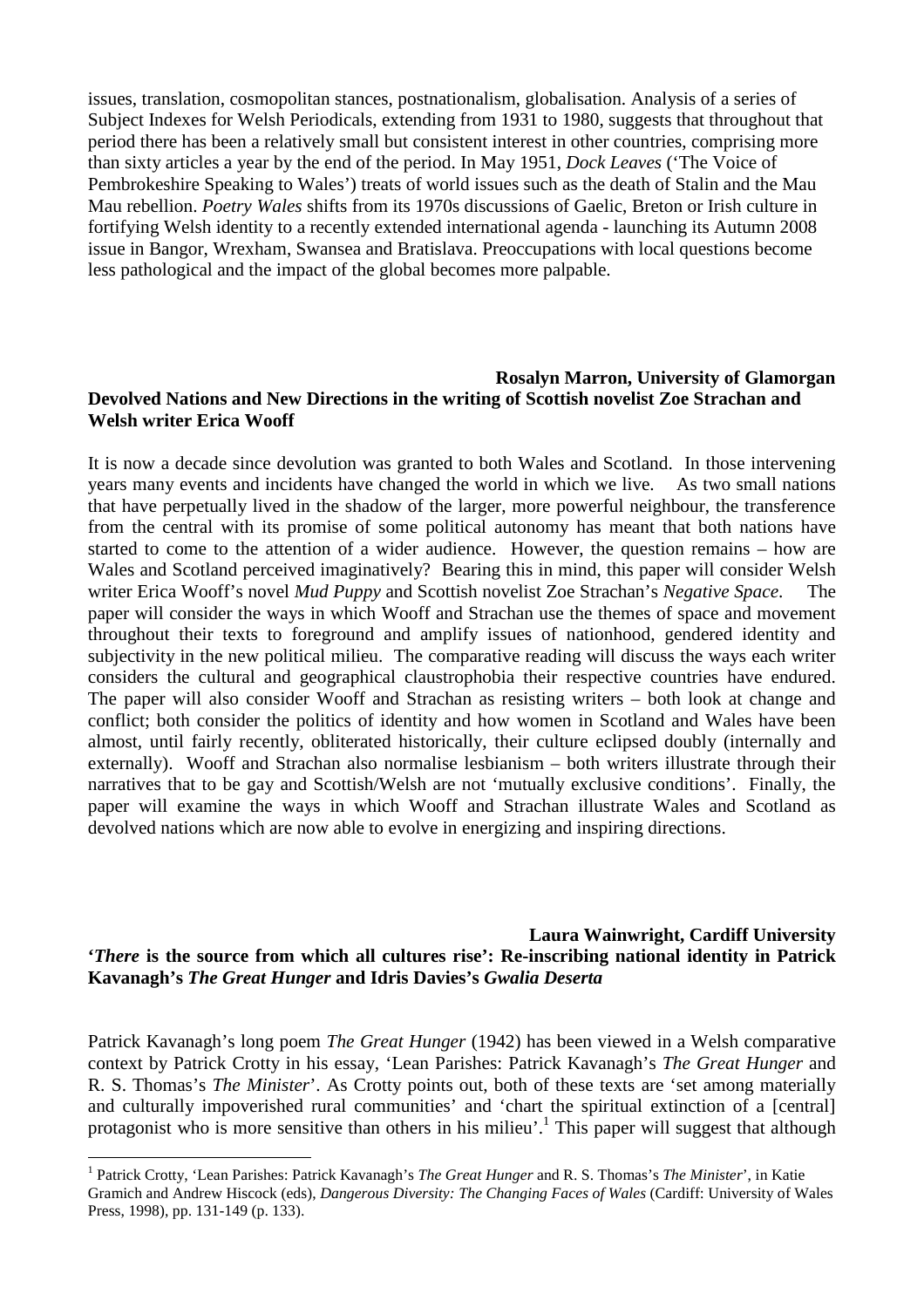Idris Davies's *Gwalia Deserta* (1938) – a poetic sequence that articulates the diverse experience of communities in the industrialised South Wales valleys – does not accord with *The Great Hunger* in this obvious, thematic way, the two poems are, nevertheless, essentially comparable. More specifically, I will propose that in voicing the experience of neglected and 'materially [. . .] impoverished communities', Davies and Kavanagh reassess and destabilize the romanticised images of the rural Nonconformist *gwerin* (promoted in the work of Welsh-language writers such as O. M. Edwards) and the 'noble peasant'<sup>2</sup> (fostered by the Irish Literary Revivalists) respectively, as models of Welshness and Irishness. In essence, I will argue that in *The Great Hunger* and *Gwalia Deserta*, Kavanagh and Davies are engaged in a comparable quasi-allegorical re-evaluation and reinscription of national identity.

# **Elidir Jones, Cardiff University**

**'No Half-Way House'? Class and Nation in the Work of Harri Webb and Hugh MacDiarmid**  My paper will focus on the ways in which nation and class-centric ideologies intersect in the work of Hugh MacDiarmid, and in the poetry and journalism of Harri Webb, whom he greatly influenced. It will question whether Nationalism and Communism / Socialism are ever truly reconciled in their work, given the history of hostility shown towards Nationalism in classconscious doctrine, perhaps most notably in *The Communist Manifesto* (1848). This debate will inform an attempt to determine whether one particular ideology was more important than another in the life and work of both men.

The paper will also examine passages from the two poets' work in which their professed allegiances to Communism and Socialism are seemingly brought into question, with particular reference to MacDiarmid's distrust of Scottish populist entertainment, and Webb's occasional glorification of ancient Welsh royal tradition.

Central to this discussion will be the concept of the Caledonian antisyzygy, first popularized by G. Gregory Smith in 1919, which asserts that a meeting of extremes is a crucial part of the Scottish national character. I will explore the ways in which MacDiarmid uses this idea in his work, to what extent he influenced Webb in this respect, and whether, therefore, it could be claimed that Webb modified and expanded the Caledonian antisyzygy, creating, in essence, a Welsh or Celtic antisyzygy.

# **Diana Wallace, University of Glamorgan**

# **'Two nations at war within it': marriage as metaphor in Margiad Evans's historical novel**  *Country Dance* **(1932)**

In Margiad Evans's *Country Dance* (1932), set in the 1850s, Ann Goodman, daughter of a Welsh mother and an English father, is courted by two men, one English, the other Welsh. Within this dual suitor plot, Ann's choice of prospective husband is presented, in a novel which is closely concerned with border conflicts, as a choice between nationalities. This paper will situate *Country Dance* in a tradition of historical fiction which can be traced back to the 'national tale' of the late eighteen and early nineteenth centuries, in which the marriage plot was often used as an allegory of national union. In particular it will focus on comparisons with Sydney Owenson's *The Wild Irish Girl: A National Tale* (1806), and Walter Scott's *Waverley* (1814) and *Ivanhoe* (1819), all of which use a marriage ending to figure national unity. Drawing on Georg Lukacs's (1962) dialectical theorisation

 $\overline{a}$ 

<sup>2</sup> Antoinette Quinn, *Patrick Kavanagh: A Biography* (Dublin: Gill and Macmillan, 2001), p. 181.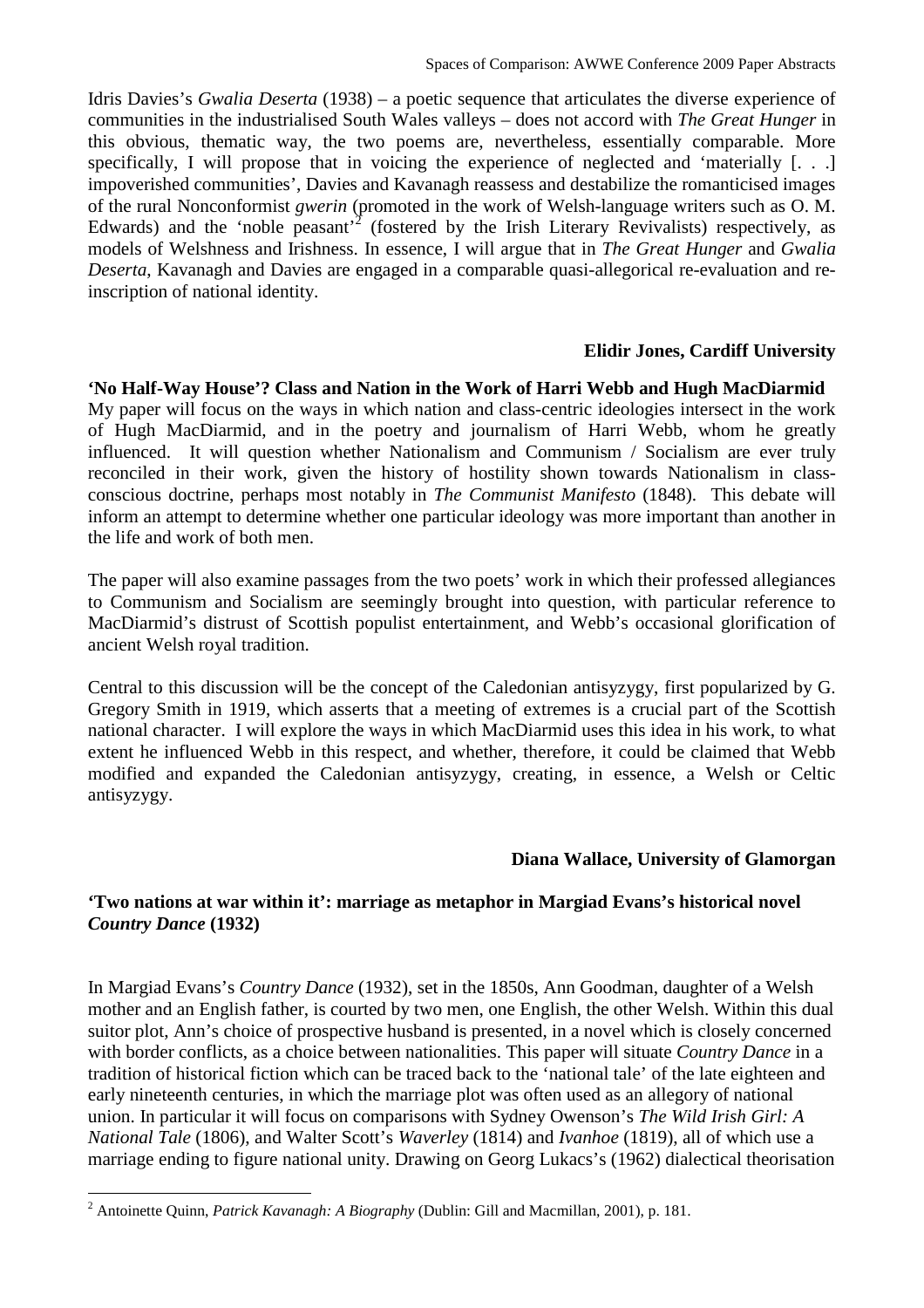of the historical novel and Frances E. Dolan's (2008) recent exploration of the connections between marriage and violence, it will explore the implications of the tragic ending of Evans' novel with its emphasis on memory and historical trauma.

### **Stephen Logan, Cambridge University**

### **Idris Davies Inside Out**

This paper will consider the difficulties of discussing Idris Davies (and by implication other Welsh writers) outside Wales. Since I grew up in a place and culture very near to Merthyr and now spend much time the other side of the ridge (in Powys), I am forcibly struck by the difficulty of conveying to readers with no experience of Wales how the distinctiveness of the local cultures inheres in the writing. This is generally a rather different tack from any that might be taken when addressing a Welsh audience, or an audience whose knowledge of, and sympathy for, Wales might be counted on. Perhaps I can illustrate the problem, which I encounter not only with Cambridge students, but with students from all over the world who attend a summer school course I've been giving for several years on 'Romanticism and Anglo-Welsh Poetry'. (As you will well know, even the difference in how that phrase 'Anglo-Welsh' is perceived either side of Offa's Dyke is taxing to explain).

I recently had the very cheering experience of supervising, for the first time in Cambridge, an undergraduate dissertation on Idris Davies. The very able student working writing it quoted Empson in what she thought was a sympathetic way about the impossibility of an art which contemplates working-class life from the inside: 'To produce pure proletarian art' says Empson, 'the artist must be at one with the worker; this is impossible…' I doubt Idris Davies ever used the epithet, 'proletarian' in this way, which seems the preserve of upper-middle class English and Marxist writers chiefly. It implies distance and separation and thus would feel strange to anyone truly at one with the group someone outside it might call 'the proletariat.' It struck me that because Empson is implicitly allied with the dominant national and critical ideology in Cambridge, the authority of his views on this matter was being more meekly accepted than perhaps even he would have liked. It may well be the case that, just as most English critics have never been to Wales, most are unaware that a country exists in which writers, rooted in a single specific locality, understand what it feels like to inhabit a culture without being able, or minded, to call it one. In thinking that Idris Davies, through a belated formal education learnt to see the plurality and contingency of local cultures (which Empson probably knew about from childhood) I was conscious of entering a field of discourse where critics in Wales would at once recognize a range of relevant issues which remain opaque in much modern criticism.

# **Justin D. Edwards, Bangor University 'Between somewhere and elsewhere': Sugar, Slate and Postcolonial Travel Writing**

This paper does not seek to appropriate Denis Williams's novel *Other Leopards* (1963) as a work of postcolonial travel writing. However, I want to suggest that it is fruitful to read Denis Williams's text – a novel that meditates on migration, immigration, diaspora, exile, forced movement and displacement – alongside a highly influential work of postcolonial travel writing: *Sugar and Slate*  (2002) by Charlotte Williams. Both texts, I suggest, share thematic and formal qualities, but they are also linked in a much more intimate way: Denis Williams was Charlotte Williams's father. In the autobiographical context of *Sugar and Slate*, then, this relationship plays a crucial role in the narrative of growth and development. But her father's writing also had a profound influence on the